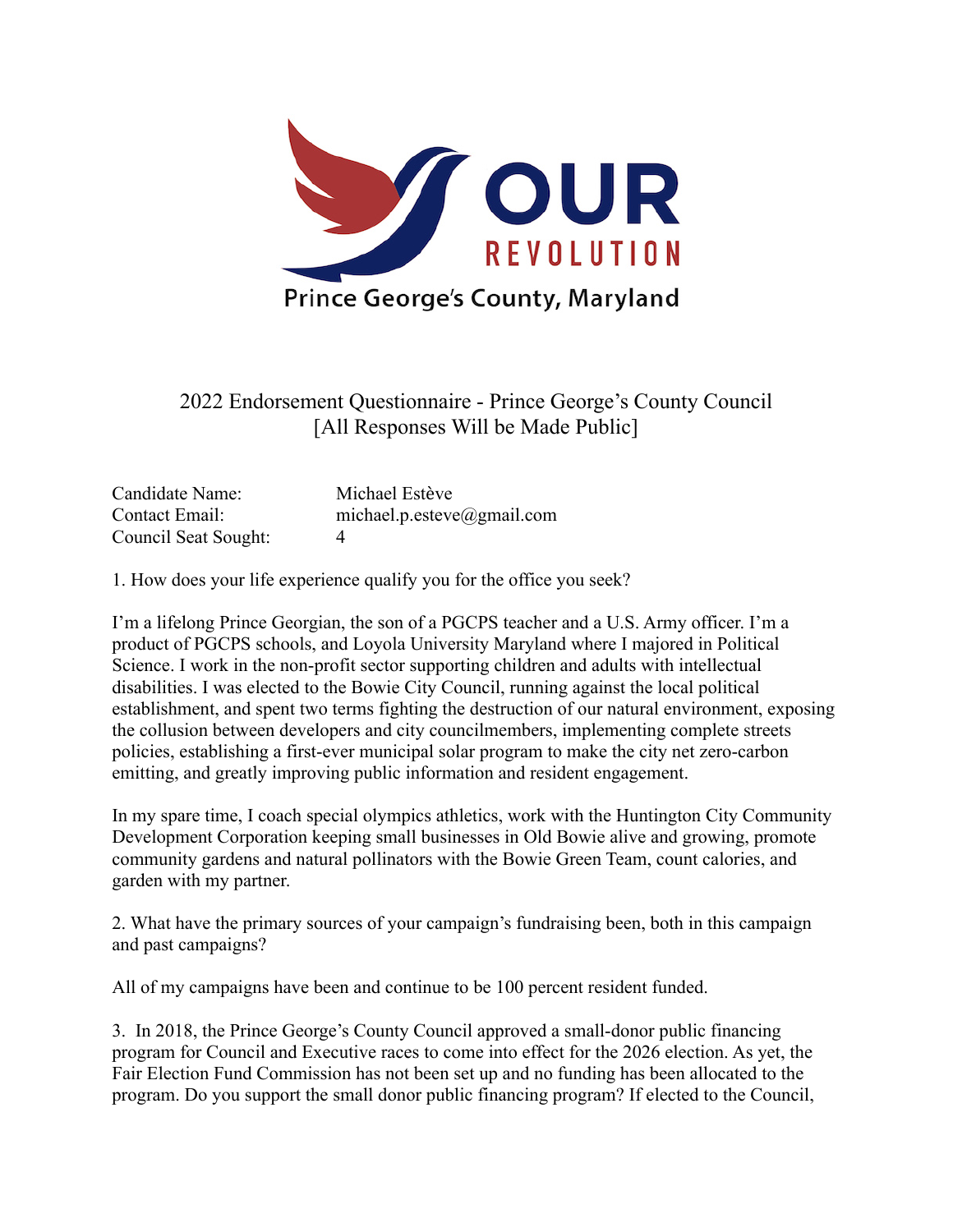will you work to ensure the program is funded each year leading up to the full funding needed for the 2026 election?

Yes. Montgomery has a good model that Prince George's County should be replicating and fully funding. Developers have had way too much influence on county politics for too long.

4. In 1992, through a citizen-driven referendum, a two-term limit was placed on council members which the council repeatedly attempted to repeal over the years and repeatedly failed. As a result of the addition of two at-large seats on the council in 2016, the two-term limit has been diluted with council members allowed to jump from at-large to district seats and back without limit. Do you think district membership on the council is significantly different from at-large membership? Would you support or oppose the reinstatement of strict two-term limits?

I want to be completely transparent: I am DEEPLY skeptical that term limits accomplish much. Most lawmakers start getting competent at their jobs in their second term. New lawmakers need to learn a complex role with a ton of competing stakeholders, extremely onerous bureaucracy, and learn how to work with state and federal lawmakers to bring home–and then successfully implement–dollars for local services.

The number one thing we need to do to hold county lawmakers accountable is get information about what the county is doing to the public. The death of local news has been a travesty for government accountability. Supporting alternative information sources will go a much longer way in holding the county accountable.

The other part is the county behaving with resident engagement in mind. In Bowie, we significantly grew the city's communications office, started regular town halls, improved technology access to council meetings and work sessions, and ensured events were being held when regular people were available to attend. I plan on moving county meetings to evenings after work when people can tune in and participate, and continue my current practice of regular door-to-door outreach whether it's an election year or not. I plan on fighting to limit developer and special interest influence in county politics and fully funding public campaign financing to create a more even playing field.

I'm fine with maintaining term limits, and preventing district council members from moving at large, but I honestly don't think these are the solutions that will make a difference and they could hurt the effectiveness of publicly elected lawmakers in favor of empowering less accountable senior bureaucrats. Reducing the influence of developers and special interests will go much further in achieving better outcomes.

## 4. What is your position on the Maryland MAGLEV train proposal?

I organized the first public awareness meetings about Maglev in Prince George's County. Many of those meeting attendees went on to become regional leaders against the train. The 2.3 billion dollar per mile price tag was outrageous when the train was first proposed. The current nearly 4.1 billion dollar per mile price tag is even more ridiculous. For that level of investment, we could substantially improve MARC, build on the Purple Line, improve WMATA bus routes, and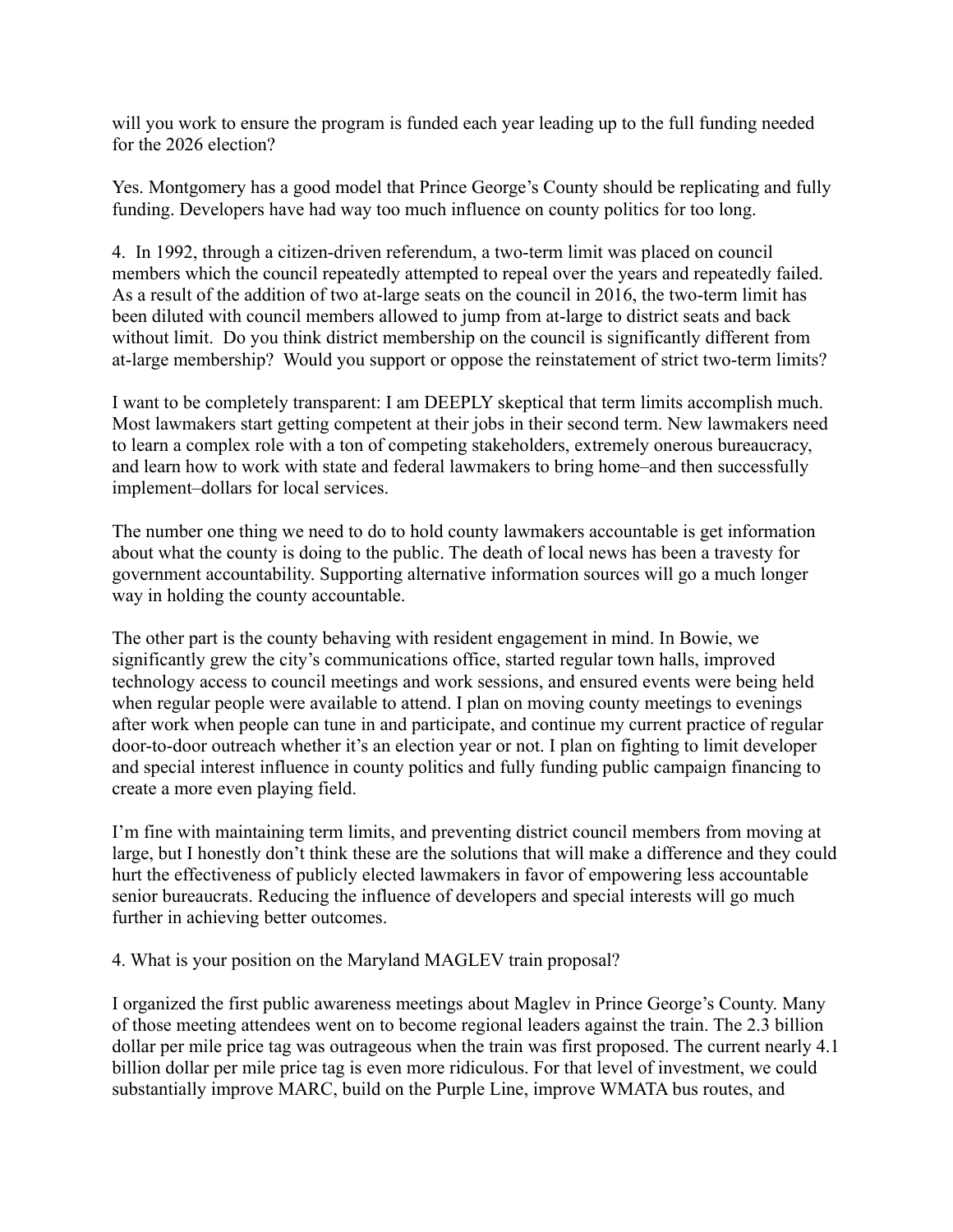transform the walkability and bikeability of our otherwise car-dependent county. Maglev is a waste that will serve a tiny minority of wealthy travelers and require years of subsidies from everyone else for a train that hasn't even become workable in its country of origin.

5. There is a great shortage of affordable housing in Prince George's County. What role can the County government have in creating policies that will provide affordable housing for residents at all income levels? How will you engage on this issue?

The county promotes all the wrong kind of development. We don't need more clear-cut forests for mcmansions and pavement-heavy, sprawling subdivisions. We need to promote smart growth, leveraging Metro stations, future Purple Line stops, MARC stations, and existing transit hubs for higher density, mixed-use development with internal walkability and external trail, bike, bus, and rail access. We established a workforce housing requirement in Bowie and need to consistently apply workforce housing minimums countywide. We also need to protect green and open space and make better use of public spaces for community access, public gardens, natural wildlife, and essential pollinators. We need to greatly improve bike and walkability, redesign stroads, promote mainstreet growth, encourage ridesharing, and make Metrobus routes much safer and easier to access and use.

6. As part of the Maryland Police Accountability Act of 2021 (HB670-2021), the Maryland General Assembly requires each county to set up a Police Accountability Board (PAB). Prince George's County Council must pass legislation to fulfill this State mandate.

a. Do you support incorporating the functions of the existing Citizen Complaint Oversight Panel in the PAB?

Yes. We need the PAB process to be straightforward and avoid excessive red tape and duplication that will only serve to hamper investigations.

b. How would you ensure that the composition of the PAB reflects the community?

The county can set rules determining the composition of the PAB to ensure fair representation. I am completely open to suggestions on this process. Often, public bodies can have each member appoint one individual following a simple application process.

c. Do you support a PAB with subpoena powers and paid investigators to effectively review complaints of police misconduct filed by members of the public?

The AG's office is best positioned to conduct investigations and should work in tandem with the PAB.

d. Do you support adequate funding to staff the PAB to investigate the number of complaints filed, including budgeting for independent legal counsel?

I support the PAB retaining its own legal council, and they should be able to recommend investigations to be conducted by the AG's office.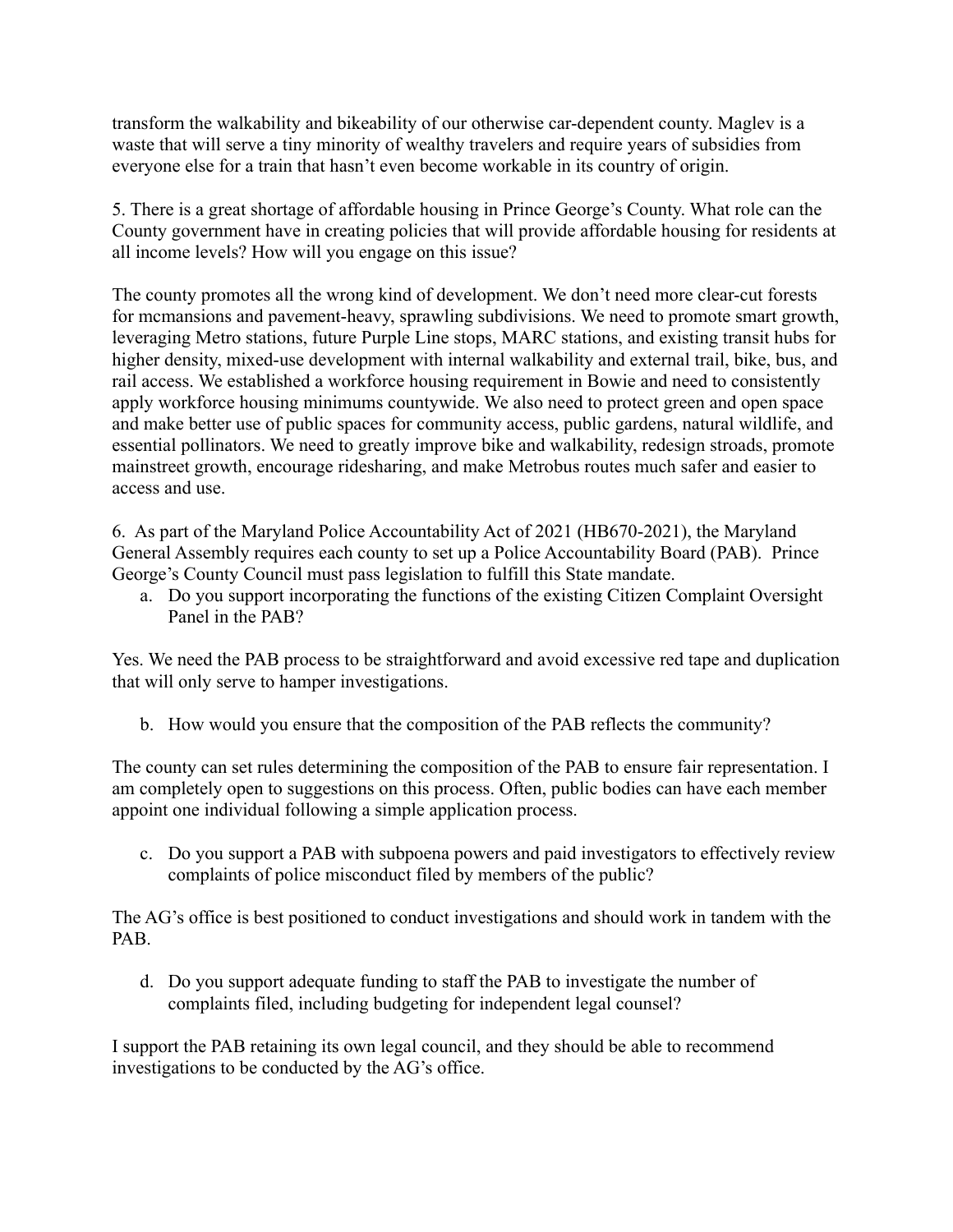7. The County Council approved a councilmanic district map that was very different from the map created by the independent Redistricting Commission appointed by the council. The map was found illegal by two separate levels of our judicial system. Please share your thoughts on the Council's map, public opposition to the map, and the judicial finding.

We need to amend the county charter to require all maps be drawn by independent commissions without the possibility of political influence.

8. The County has a massive backlog in school maintenance, renovation, replacement, and expansion, which former Board Chair and education stalwart, Dr. Alvin Thornton, has attributed in large part to 20 years of historical racial discrimination towards Prince George's students.

a. The County's solution to part of this problem has been to engage in a Public-Private Partnership for the construction and maintenance of six middle schools - the first county in the entire country to engage in a P3 for school construction. Do you think that using private capital with significantly higher interest rates that places the burden on Prince George's taxpayers is a viable model to address historical racial discrimination or should the State make Prince George's schools whole through State funding.

No. State lawmakers need to make the difficult move to raise the state sales tax and close corporate loopholes to fund accelerated school renovation, construction, and implement the Blueprint for Maryland's Future.

b. What is the solution to fixing the huge remaining backlog in school maintenance, renovation, replacement, and expansion?

Sorry, I'm gonna repeat: State lawmakers need to make the difficult move to raise the state sales tax and close corporate loopholes to fund accelerated school renovation, construction, and implement the Blueprint for Maryland's Future.

c. What actions do you think the County should take to ensure that school capacity matches current and future demand?

We need to move to a model where we rely more on state funding for schools rather than local, property-tax funded education which leaves massive disparities in education funding that disproportionately leaves black, brown, and poor students behind.

9. Should the Prince George's School Board be restored to a fully elected body? Why or why not?

Yes, it should be fully elected, but let's be real that the composition of the school board probably isn't gonna change a whole lot. We've had school board drama in Prince George's for years whether it's been elected, appointed, or hybrid. We need to make school boards less political and more professional, and that's an extremely heavy lift whether it's elected or appointed. I don't have a good answer to that one, but do support a fully elected board even if just to get us through the current impasse.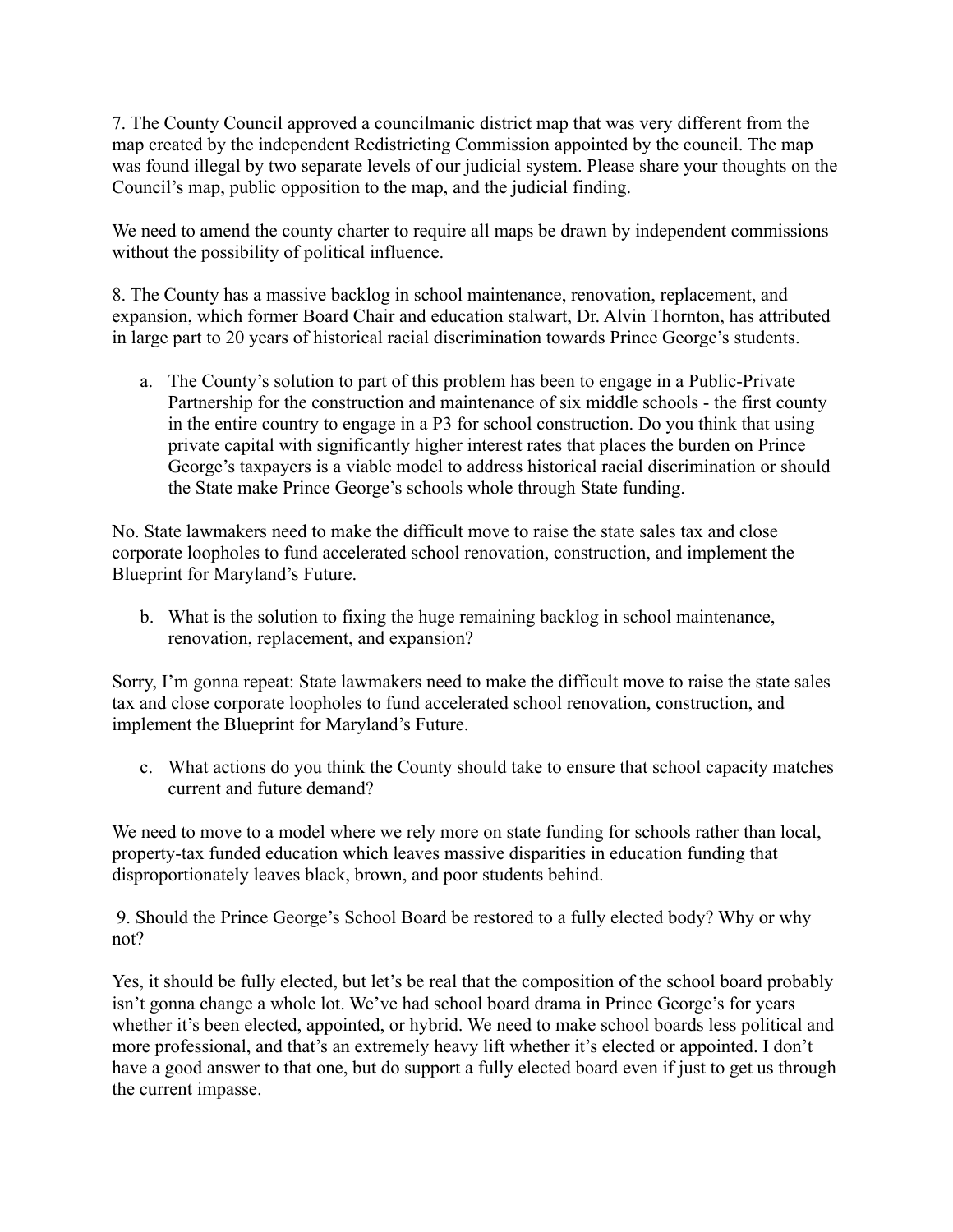10. Through legislation and through zoning and land use decisions, the Council plays a decisive role in county planning, and that planning drives transportation demand, demand for services and facilities, environmental and public health impacts, greenhouse gas emissions, and many other impacts. The Zoning Ordinance Rewrite eliminates the requirement that developers file Conceptual Site Plans (CSPSs) for certain kinds of projects. CSPs provide critical opportunities for public review and comment on land use proposals early in the development process. Will you commit to working to restore the requirement for CSPs as soon as possible?

Yes, but let's be clear about how CSP reviews so often harm people of color and working class residents. The development review process so, so often devolves into wealthier residents demanding projects include less affordable housing, less environmentally sustainable density, and more low-density sprawl. The development review process should be transparent but not just be an opportunity for a small group of wealthy residents to quash affordable, transit-oriented housing, which is so often what ends up happening.

11. The County Council often uses Zoning Text Amendment bills to rewrite the Zoning Ordinance on the fly and to help developers advance certain projects without going through the normal public review process. ZTAs weaken the Zoning Ordinance and undermine the public's right to know and to have a meaningful say on development proposals. Will you commit to working to end or severely curtail the use of ZTAs and to ensuring that:

a. Any ZTA bill filed includes a list and map of all of the potentially affected properties, as well as analysis of the potential impacts on communities, the environment, agricultural lands, and demand on public services and facilities?

I want to greatly reduce the use of ZTA's generally. When used, I fully support including a list and map affected properties, community and environmental impacts, and demand on public services and facilities. I want to add the caveat that I don't want this process to be abused by a small group of wealthy residents to prevent good, transit-oriented development that merely inconveniences them which is unfortunately so often the case.

b. For each potentially affected property, the Council notifies all adjoining property owners, local community associations and watershed organizations, and local municipalities, by first-class mail and no less than 60 days prior to any public hearing on the ZTA?

I want to greatly reduce the use of ZTA's generally. I support informing local stakeholders in advance for the sake of transparency and good government, but I don't want these to devolve into the usual NIMBYism that created our housing affordability crisis in the first place.

12. In May of 2021, the County Council unanimously passed CR-027-2021 in support of a single payer Medicare for All system at the federal level, becoming the first county in Maryland to support the federal legislative initiative. The resolution cited the increase in racial health disparities due to the pandemic that only a single-payer system could address. The resolution also pointed out that Medicare for All "would reduce County spending on healthcare and enable local governments across our state to invest additional dollars into education, environmental